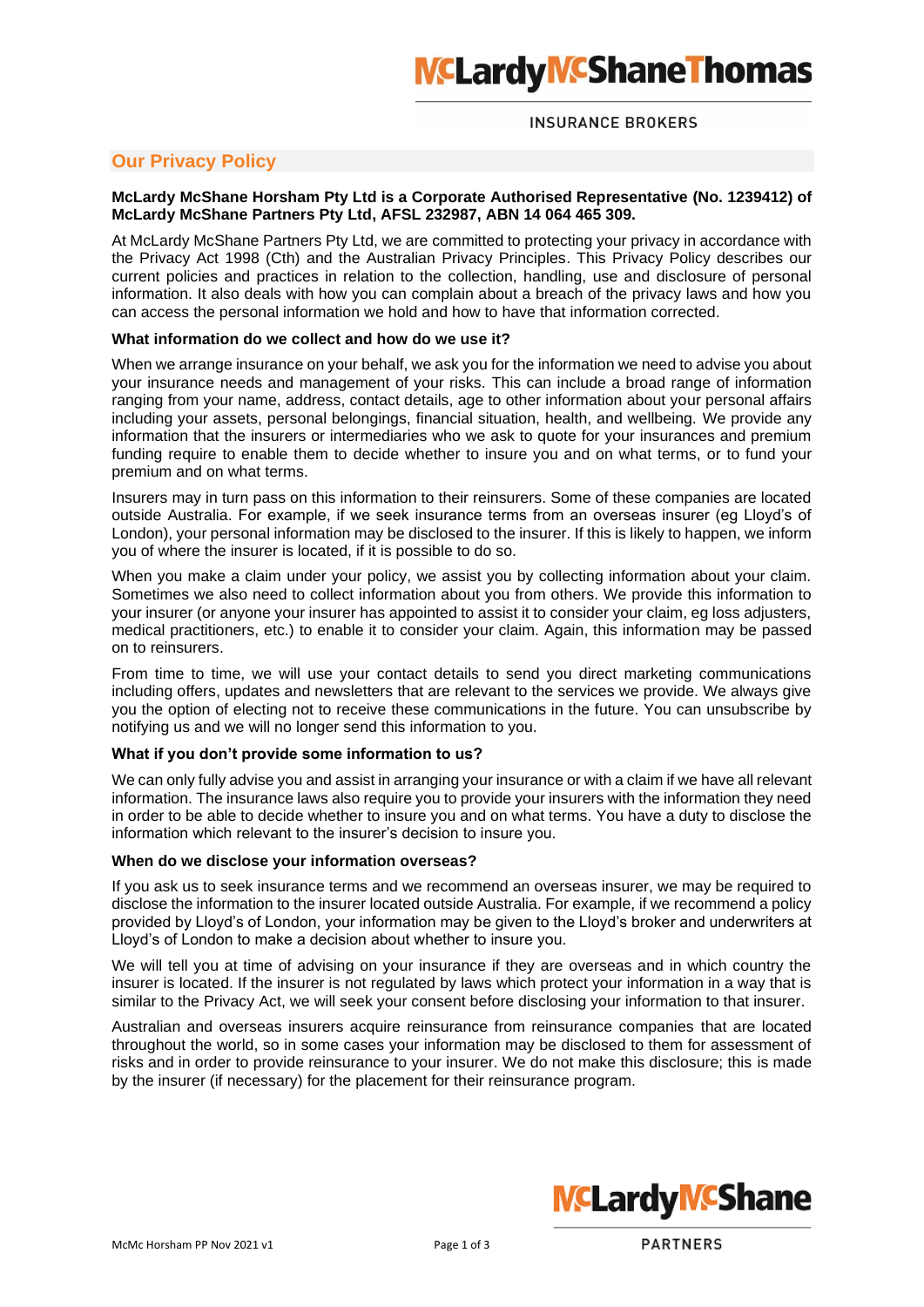# **NCLardy MCShane Thomas**

## **INSURANCE BROKERS**

#### **How do we hold and protect your information?**

We strive to maintain the reliability, accuracy, completeness, and currency of the personal information we hold and to protect its privacy and security. We keep personal information only for as long as is reasonably necessary for the purpose for which it was collected or to comply with any applicable legal or ethical reporting or document retention requirements.

We hold the information we collect from you initially in a working file, which when completed is electronically imaged and stored, after which any paper is destroyed in our onsite shredder. In some cases, your file is archived and sent to an external data storage provider for a period of time. We only use storage providers located in Australia who are also regulated by the Privacy Act.

We ensure that your information is safe by protecting it from unauthorised access, modification, and disclosure. We maintain physical security over our paper and electronic data and premises, by using locks and security systems. We also maintain computer and network security; for example, we use firewalls (security measures for the Internet) and other security systems such as user identifiers and passwords to control access to computer systems where your information is stored.

#### **Will we disclose the information we collect to anyone?**

We do not sell, trade, or rent your personal information to others.

We may need to provide your information to contractors who supply services to us, eg to handle mailings on our behalf, external data storage providers or to other companies in the event of a corporate sale, merger, re-organisation, dissolution or similar event. However, we will take reasonable measures to ensure that they protect your information as required under the Privacy Act.

We may provide your information to others if we are required to do so by law, you consent to the disclosure or under some unusual other circumstances which the Privacy Act permits.

#### **How can you check, update, or change the information we are holding?**

Upon receipt of your written request and enough information to allow us to identify the information, we will disclose to you the personal information we hold about you. We will also correct, amend, or delete any personal information that we agree is inaccurate, irrelevant, out of date or incomplete.

If you wish to access or correct your personal information please write to Meg Long, Privacy Officer, Level 3, Building 7, Botanicca Corporate Park, 570-588 Swan Street, Richmond VIC 3121.

We do not charge for receiving a request for access to personal information or for complying with a correction request. Where the information requested is not a straightforward issue and will involve a considerable amount of time, then a charge will need to be confirmed for responding to the request for the information.

In some limited cases, we may need to refuse access to your information, or refuse a request for correction. We will advise you as soon as possible after your request if this is the case and the reasons for our refusal.

#### **What happens if you want to complain?**

If you have concerns about whether we have complied with the Privacy Act or this privacy Policy when collecting or handling your personal information, please write to Meg Long, Privacy Officer, Level 3, Building 7, Botanicca Corporate Park, 570-588 Swan Street, Richmond VIC 3121.

Your complaint will be considered by us through our Internal Complaints Resolution process. We will acknowledge your complaint within 24 hours, and we will respond with a decision within 30 days of you making the complaint. If we need to investigate your complaint and require further time, we will work with you to agree to an appropriate timeframe to investigate. We will provide you with information concerning referring your complaint to the Australian Financial Complaints Authority if we cannot resolve your complaint.

# **Your consent**

By asking us to assist with your insurance needs, you consent to the collection and use of the information you have provided to us for the purposes described above.